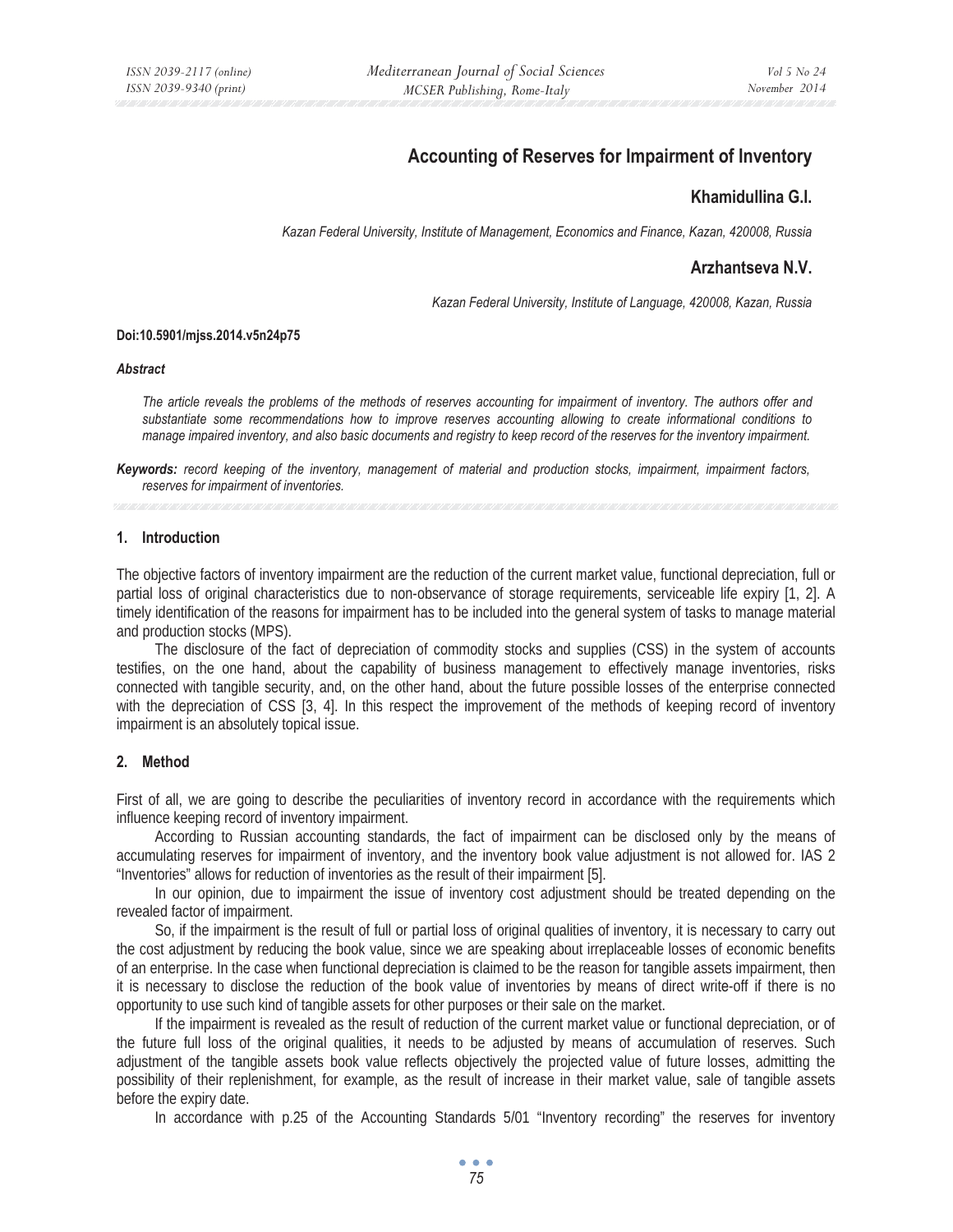impairment are accumulated for the sum of the difference between the current market value and actual costs of inventories if the latter evaluation is higher than the current market value. At this, the level of current inventory value is defined on the basis of the information available to the enterprise before the date when financial statements are signed [6, 7].

This testifies that the change of price or actual costs of inventories from the balance sheet date to the date of signing the financial statements is claimed in accounting as the adjusting event after the balance sheet date. In this respect the sum of the reserve for impairment of inventory disclosed by the balance sheet date is subjected to adjustment in case of change of price or actual cost, the adjustment made for minus as well as for plus.

According to the Inventories Accounting Guidelines, the reserves for inventory impairment can be accumulated both for each unit of inventory and for separate kinds (groups) of similar and related commodity stocks and supplies. The reserve is formed only in the case when at the balance sheet date the actual costs of the finished commodity are higher than its market value [8].

In accordance with the above mentioned documents in accounting the allowance of the reserve is made only through increase in miscellaneous expenses, but its allowance recovery with the inventory issue or current market cost increase leads to the increase of miscellaneous incomes.

#### **3. Results**

The analysis of the Russian inventory recording showed that an overwhelming majority of enterprises don't observe the accounting regulations in inventory impairment disclosure and don't accumulate the reserves for inventory impairment, as the result of which the assets evaluation of such enterprises maybe unreal. The main reasons for not meeting the requirements are accounting labour intensity which increases with the necessity to accumulate, use, adjust the reserves for each inventory unit, and also the disparity in inventories accounting records and fiscal accounting.

However, the mentioned reasons cannot serve the basis to waiver the obligatory accounting requirements. At the same time, the tightness of general normative regulations in the sphere of inventories impairment recording also serve the deterrent for their implementation. In this respect, the order of recording of reserves for inventory impairment has to be an element of the accounting policy.

In our opinion, as a minimum it's necessary to provide the parameters given below for the inventory impairment recording in the accounting policy, and as a maximum, besides the general parameters provided by the accounting policy it is viable to work out a separate Regulations (for example, "Regulations for reserves for impairment of inventory") which would include both methodological and organizational issues for accumulation and usage of such reserves.

As the parameters of recording the reserves for inventory impairment subjected to disclosure in the enterprise accounting policy we treat the kinds of commodity stocks and supplies for which the reserves are accumulated; the periodicity of disclosure of the inventory impairment, accumulation and adjustment of the reserves; the determination of impairment materiality level to take the decision about the reserves accumulation; determination of the levels of analytical specification of the reserves recording; the order of admission of inventories impairment and the methods of calculation of the reserve supply capacity, its adjustment and usage; the basic documents, analytical records to register the reserves for inventory impairment.

So, it is viable to carry out the inventory impairment testing on the materials, finished commodities and goods. Regarding the unfinished goods we will follow Z.Tuyakova who considers the adjustment of the unfinished production cost through accumulation of reserves for impairment quite nonviable and hard to put into business practice.

The periodicity of the disclosure of the impairment factors should depend on the organization of the general system of inventories management. In case of due record and control for inventory state this can be done monthly. However, as we see, the optimal periodicity is the quarter as regards the reporting of data about the assets impairment both in interim financial reporting and management reports.

One of the principles of accumulation of reserves is the materiality of expenses and\or losses to clear which the reserve is accumulated [10, 11]. In this case the materiality level may be the relative indicator of each inventory unit impairment by 5–10%.

To organize analytical accounting of reserves for inventory impairment at the account 82 "Surplus Reserve" which we suggest, subaccount "Assessed reserves adjusting the assets assessment as the result of their impairment", tertiary account "Reserves for inventory impairment" it is necessary to provide the following levels of analytical specification: the kind of commodity stocks and supplies, factor of their impairment, the group they belong to or the reserve unit of inventory.

The institutionalization of the admitting impairment order in the enterprise accounting policy has to be precise. We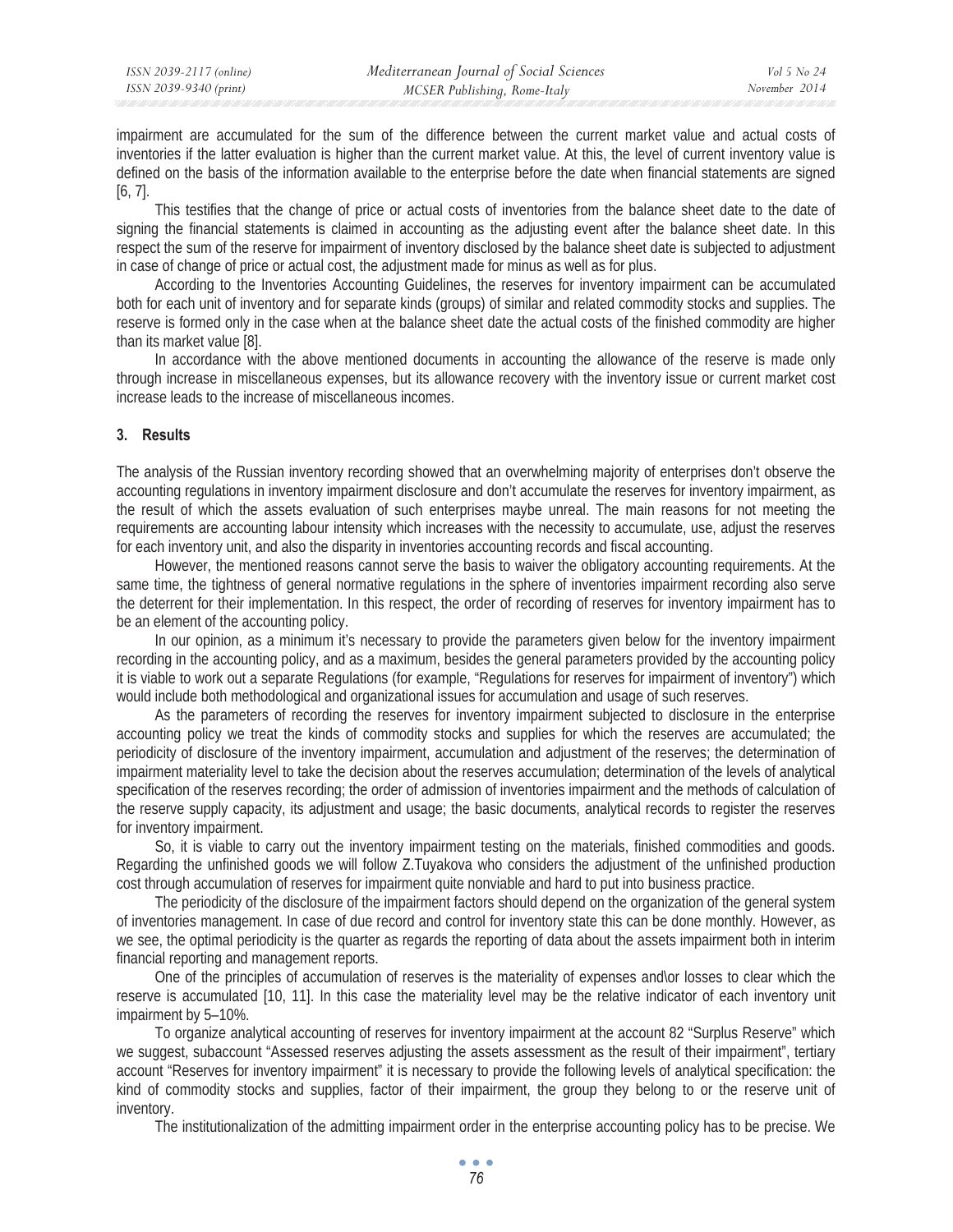| ISSN 2039-2117 (online) | Mediterranean Journal of Social Sciences | Vol 5 No 24   |
|-------------------------|------------------------------------------|---------------|
| ISSN 2039-9340 (print)  | MCSER Publishing, Rome-Italy             | November 2014 |

recommend to implement this kind of order for each impairment factor.

Accumulation of the reserves, in our opinion, should be displayed out of profits. To do so we introduce the notion of an abstractive benefit of the accounting period and suggest taking it into account at the contra-liability account 85 "An abstractive benefit of the accounting period".

As for the reserve usage and adjustment we suggest an order of their disclosure different from the one provided by the current normative documents. In our opinion, instead of reserve recovery while the commodity stocks and supplies release or increase of the current market value it is viable to show its usage to cover the real losses from both the impaired inventory sale and the write-off of the obsolescent commodity stocks and supplies or the one which have completely lost their original qualities due to expiry.

To implement this suggestion it is necessary firstly to provide an additional analytical position at the accounts allowing to identify the impaired inventory by the reason of their impairment for inventory recording, and to include additional requisites allowing to indentify the inventory behavior into the basic documents on inventory record keeping. Secondly, to keep record of benefits and expense and\or write-off the impaired inventory it is necessary to provide an additional specification at the accounts 90 "Sales", "Other revenues and expenses" and 99 "Gains and losses".

Thus, it will be possible to reveal the write-offs and impaired inventory sales losses at the accounts, which have to be written off for the accumulated reserves by the end of every month or quarter.

The adjustment of the reserves for the commodity stocks and supplies impairment in our understanding is the change of their rests by the end of the accounting period with the account of their usage during the accounting period, and also new circumstances of the revealed fact of inventory impairment by the balance sheet date and events after the reporting date affecting the change of the current market value or inventory actual costs.

If according to the information about the revealed facts of inventory impairment at the end of the accounting period the accounted reserve will constitute a bigger sum than the one at the beginning of the accounting period lessened by the sum of its usage, then the reserve sum should be increased. In the reverse situation, when the accounted sum of the reserve is smaller than the sum of the reserve at the beginning of the accounting period lessened by the sum of its usage, then the sum of the reserve should be reduced.

To reveal the commodity stocks and supplies impairment it is necessary for the enterprise to organize a committee which would include the leading specialists of the marketing, materials and manufacturing departments as well as inventory managers.

The procedure of disclosure of the impairment by its factors should represent the gathering and analysis of information about the accounting and current market value of the inventory, about the statistics of inventory write-offs due to the expiry, projected value of the sales of the obsolete inventory.

We see the following advantages of the suggested order of the impairment recording as compared with the current one: firstly, the given order allows to reflect the real miscellaneous revenues and expenses; secondly, the absence of the necessity to recover the reserves with the inventory release and increase of the current market value simplifies the accounting procedures; thirdly, the recommended variant takes into account the impairment factors, which gives an opportunity to manage the risks of asset impairment more effectively; fourthly, the suggested order of accumulation, usage and adjustment of the reserve will let more clearly reflect the given information in the financial data reporting, which will make it more available for users' understanding.

### **4. Conclusion**

Thus, the suggested recommendations on the improvement of reserves recording for the inventory impairment will contribute to the increase of the quality of the information about inventory impairment in the system of accounts.

### **References**

Cushing B.E., LeClere M.J. Evidence on the Determinants of Inventory Accounting Policy Choice. The Accounting Review, 1992; 67(2): 355-366.

Mehar A. Simultaneous Determination of Inventories and Accounts Receivable. Managerial and Decision Economics, 2005; 26(4): 259- 269.

Wu J.-Z. Inventory write-down prediction for semiconductor manufacturing considering inventory age, accounting principle, and product structure with real settings. Computers & Industrial Engineering, 2013; 65(1): 128-136.

Tsalavoutas I., André P., Evans L. The transition to IFRS and the value relevance of financial statements in Greece. The British Accounting Review, 2012; 44(4): 262-277.

International financial reporting standards. – M.: The Asker – ACCA, 2010. – 1064c.